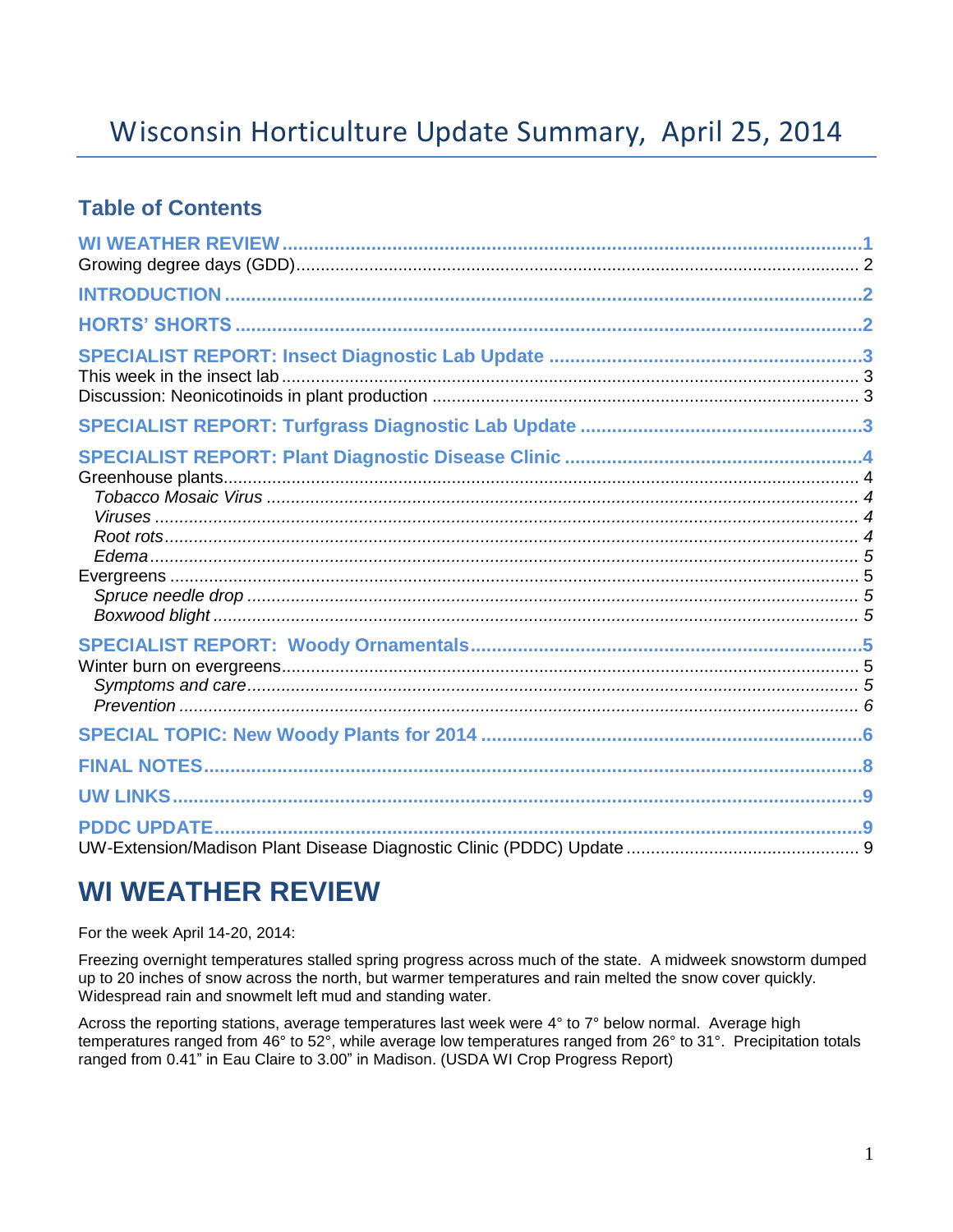## **Growing degree days (GDD)**

Growing degree days is an accumulation of maximum and minimum temperature averages as related directly to plant and insect development. This week, the GDD<sub>mod50</sub> in Wisconsin ranged from 13.0 to 133.0. Following is a list of GDD as of April 25, 2014 for the following cities: Bayfield 13.0, Beloit 133.0, Crandon 22.0, Cumberland 37.0, Dubuque 120.0, Eau Claire 61.0, Fond du Lac 58.0, Green Bay 32.0, La Crosse 91.0, Madison 93.0, Milwaukee 58.0, Wausau 34.0. To determine the GDD of any location in Wisconsin, use the degree day calculator at the UW Extension Ag Weather webpage [http://www.soils.wisc.edu/uwex\\_agwx/thermal\\_models/degree\\_days](http://www.soils.wisc.edu/uwex_agwx/thermal_models/degree_days)

To put it in perspective, following is an abbreviated list of plant and insect phenological stages in relation to GDD accumulations at which the events occur. Common lilac first bloom 207; common flowering quince full bloom 208; Sargent crabapple first bloom 213; wafaring tree viburnum first bloom 227; **elm leafminer adult emergence 228**; Koreanspice viburnum full bloom 233; eastern redbud full bloom 254; common horsechestnut first bloom 260; **pine needle scale egg hatch 1st generation 277**; Sargent crab full bloom 282; **eastern spruce aldegid egg hatch 283**; wayfaringtree viburnum full bloom 287; blackhaw viburnum first bloom 301; redosier dogwood first bloom 311; common lilac full bloom 323; **lilac borer adult emergence 324**; Vanhoutte spirea first bloom 329; common horsechestnut full bloom 344; **lesser peach tree borer adult emergence 362**; **oystershell scale egg hatch 363**; blackhaw viburnum full bloom 370 pagoda dogwood first bloom 376; redosier dogwood full bloom 408; Vanhoutte spirea full bloom 429; black locust first bloom 455; pagoda dogwood full bloom 486; smokebush, first bloom 501; common ninebark first bloom 507; arrowwood viburnum first bloom 534; **bronze birch borer adult emergence 547;** black locust full bloom 548; **potato leafhopper adult arrival 568; juniper scale egg hatch 571;** common ninebark full bloom 596**;** arrowwood viburnum full bloom 621; multiflora rose full bloom 643; northern catalpa first bloom 675; **black vine weevil first leaf notching due to adult feeding 677;** Washington hawthorn full bloom 731**; calico scale egg hatch 748; greater peach tree borer adult emergence 775;** northern catalpa full bloom 816**; cottony maple scale egg hatch 851;** panicle hydrangea first bloom 856**; fall webworm egg hatch 867;** fuzzy deutzia full bloom 884**; winged euonymus scale egg hatch 892;** chickory full bloom**, squash vine borer adult emergence 900; Japanese beetle first emergence 970;** littleleaf linden full bloom 1117; Rose-of-Sharon first bloom 1347**; pine needle scale egg hatch, 2nd gen. 1923; magnolia scale egg hatch 1938; banded ash clearwing borer adult emergence 2195.**

# **INTRODUCTION**

Today's WHU conference took place from the Dane Co. UW-Extension office, where the Extension Hort Team was holding its semi-annual meeting. The host for the conference was Erin La Favre. PDDC Director Brian Hudelson, Insect Lab manager P. J. Liesch, Turfgrass Specialist Paul Koch, Turfgrass Diagnostic Lab manager Bruce Schwieger and Woody Plants Specialist Laura Jull were special guests. Participants in today's discussions were representatives from the following counties: Brown (Vijai Pandia), Burnett/ Sawyer/ Spooner/ Washburn (Kevin Schoessow), Dane (Lisa Johnson), Douglas (Jane Anklam), Eau Claire (Erin La Favre), Jackson (Tricia Wagner), Kenosha (Barb Larsen), La Crosse (Steve Huntzicker), Marinette (Scott Reuss), Marquette (Lyssa Seefeldt), Milwaukee (Sharon Morrisey), Pierce (Diana Alfuth), Rock (Christy Marsden), St. Croix (Heidi Doering), and Waukesha (Kristin Krokowski).

# **HORTS' SHORTS**

Spring continued to slowly make its appearance through south and central Wisconsin, with lawns greening up, forsythia blooming, daffodils and minor bulbs popping and the beloved rhubarb emerging out of cold soils. In the northern part of the state snow was still falling, soil was frozen in many areas and the only green to be seen was dandelion foliage sunning against warm buildings.

Without doubt, the most common question heard this week has been about brown evergreens. Throughout the state homeowners have been lamenting devastating winter burn, on fine foliage (e.g.: spruce, especially dwarf Alberta spruce, pines, junipers, arborvitae), and broadleaf evergreens, especially boxwood. In close second was the question as to the timing of crabgrass preventer applications. Other concerns from homeowners were on pruning yews, controlling buckthorn, submitting soil tests and controlling indoor insects.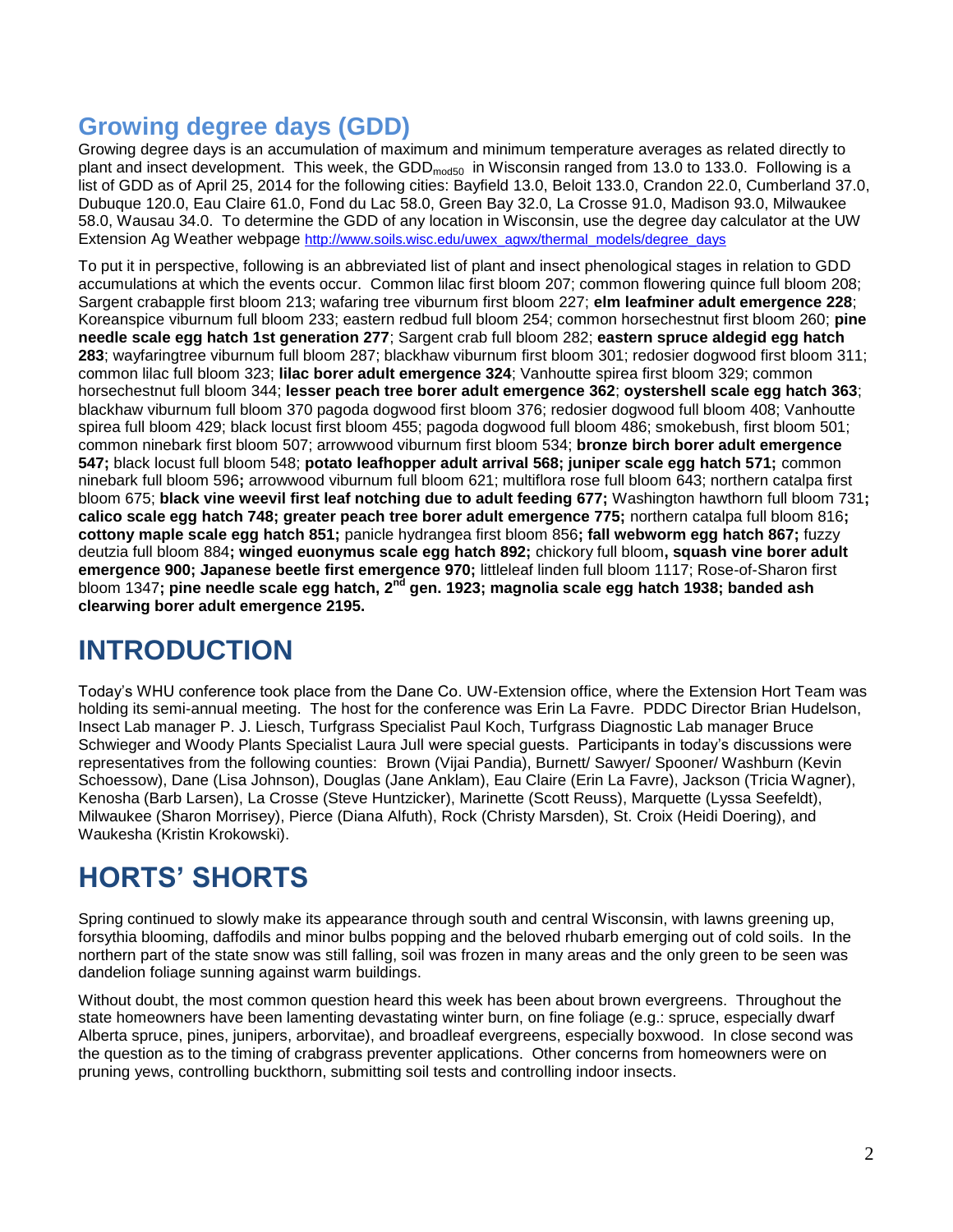# **SPECIALIST REPORT: Insect Diagnostic Lab Update**

Presented by P. J. Liesch, Interim Assistant Faculty Associate, UW-Madison Department of Entomology and Interim Manager of the UW-Extension Insect Diagnostic Lab [pliesch@wisc.edu](mailto:pliesch@wisc.edu)

## **This week in the insect lab**

Homeowners continued to have problems with the typically unwelcomed indoor insects seen in spring, such as multicolored Asian lady beetle and boxelder bugs. Ants, another pest found inside homes, were also a common complaint. It is important to know the identity of ant species to make proper control recommendations, since they respond to different baits.

Since the weather has warmed up and more folks tend to be outdoors, they have been observing various abnormalities on trees and fallen leaves. Galls on twigs and leaves, especially from oak, were brought in for identification. Gall insects are interesting in that they may have two- to three-year life cycles occurring in twigs and leaves.

Emerald ash borer treatment options remain a common question of concern.

*Multicolored Asian lady beetle (UWEX) [http://labs.russell.wisc.edu/pddc/files/Fact\\_Sheets/FC\\_PDF/Multicolored\\_Asian\\_Lady\\_Beetle.pdf](http://labs.russell.wisc.edu/pddc/files/Fact_Sheets/FC_PDF/Multicolored_Asian_Lady_Beetle.pdf)*

*Boxelder bugs (UWEX) [http://labs.russell.wisc.edu/pddc/files/Fact\\_Sheets/FC\\_PDF/Boxelder\\_Bugs.pdf](http://labs.russell.wisc.edu/pddc/files/Fact_Sheets/FC_PDF/Boxelder_Bugs.pdf)*

*What to do about household ants (UMN) <http://www.extension.umn.edu/garden/insects/find/what-to-do-about-household-ants/>*

*Homeowner guide to EAB insecticide treatment (UWEX) [http://labs.russell.wisc.edu/pddc/files/Fact\\_Sheets/FC\\_PDF/Homeowner\\_Guide\\_to\\_EAB\\_Insecticide\\_Treatments.pdf](http://labs.russell.wisc.edu/pddc/files/Fact_Sheets/FC_PDF/Homeowner_Guide_to_EAB_Insecticide_Treatments.pdf)*

## **Discussion: Neonicotinoids in plant production**

*There has been an increase in public concern over the use of neonicotinoids (neonics) in bedding and container plants and their impact on pollinators. Some nurseries are now selling "neonicotinoid-free" plants, bringing more attention to the pesticide use in the industry. Many growers suggest that if neonics are not used, insects such as Japanese beetle may ravage plants. Various neonics, with different levels of insect toxicity, are being used in the industry. Extension educators may wish to become aware of what local nurseries are using, and how to educate their clients about proper pesticide use*

Since neonics are widely being used, from the agricultural industry to homeowners, the impact on pollinators is a very hot topic. Research is ongoing. Some studies suggest neonics are taken up by the roots, dispersed to the leaves, and bypass the flowers, but other studies suggest the chemicals have been found in some flowers. Currently, research is being carried out on flower uptake on a plant-by-plant basis.

Dr. Dave Smitley (MSU) has written a paper to be used by educators that discusses the research being done and how to answer homeowner questions. Dr. Marla Spivak's (UMN) work on bees may also be helpful to educate homeowners.

In regards to colony collapse disorder (CCD), of all the information written, not everything is reliable. Researchers are still trying to figure it out. Papers suggest mites, viruses and stress contribute to CCD. Some suggest neonics may have some impact on the bee's susceptibility to handle stress, but they have not been able to determine the doses of the chemicals bees take in while feeding in the field, and how much may affect the insects.

*Protecting bees in yard and garden (Smitley MSU): [http://agbioresearch.msu.edu/uploads/396/52694/MSU\\_ProtectingPollinators\\_YardandGarden2.pdf](http://agbioresearch.msu.edu/uploads/396/52694/MSU_ProtectingPollinators_YardandGarden2.pdf)*

*Bee lab (Spivak UMN): [http://beelab.umn.edu](http://beelab.umn.edu/)*

# **SPECIALIST REPORT: Turfgrass Diagnostic Lab Update**

Presented by Paul Koch, Assistant Professor of Turfgrass Pathology [plkoch@wisc.edu](mailto:plkoch@wisc.edu) and Bruce Schweiger, Director of Turfgrass Diagnostic Lab [plkoch@wisc.edu](mailto:plkoch@wisc.edu)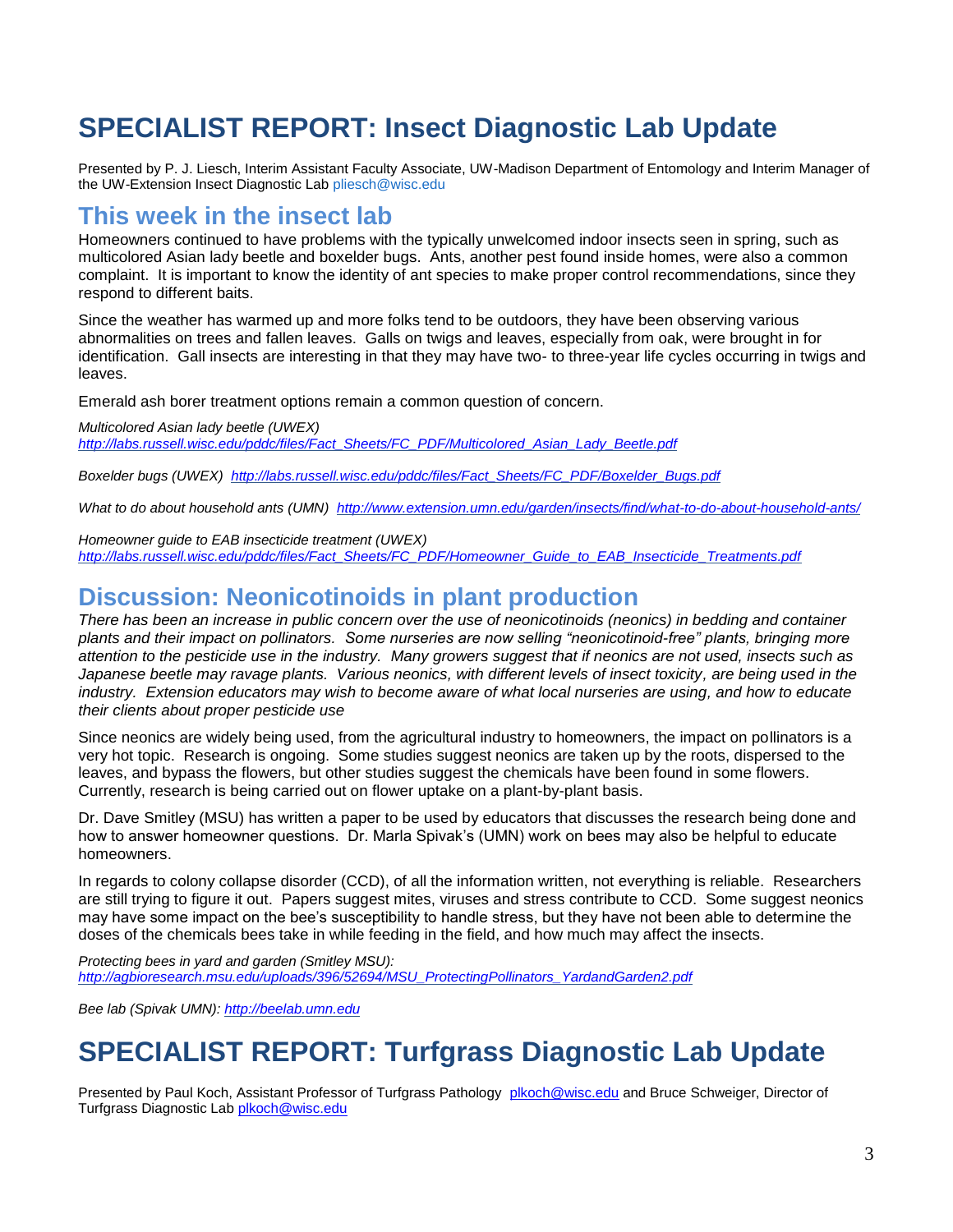Turfgrass lawns have been looking bedraggled after the long winter. A fair amount of gray snow mold has been observed, but the effect of the fungal disease on grass blades is temporary. Once temperatures warm up and turfgrass begins to grow, the problem will be resolved.

Dead turfgrass bordering driveways and walkways has been noticed throughout the state. The condition often attributed to salt burn has been seen in areas where salt has not been used. The turf burn this year appears to be due to the prolonged cold temperatures.

In regards to timing the applications of pre-emergent crabgrass control, temperatures should stay around 50° to be most effective. In the southern part of the state it is almost time to apply, but it may take a few more weeks for the northern areas to be ready.

*Gray snow mold (UW) <http://labs.russell.wisc.edu/tdl/gray-snow-mold-typhula-incarnata-and-t-ishikariensis/>*

*Lawn establishment and renovation (UWEX) <http://learningstore.uwex.edu/assets/pdfs/A3434.pdf>*

*Using crabgrass preventer on your lawn (UWEX) [https://kenosha.uwex.edu/2013/04/15/using-crabgrass-preventer-on](https://kenosha.uwex.edu/2013/04/15/using-crabgrass-preventer-on-your-lawn/)[your-lawn/](https://kenosha.uwex.edu/2013/04/15/using-crabgrass-preventer-on-your-lawn/)*

# **SPECIALIST REPORT: Plant Diagnostic Disease Clinic**

Presented by Brian Hudelson, Sr. Outreach Specialist, UW-Plant Pathology and Director of the UW-Extension Plant Disease Diagnostics Clinic (PDDC) [bdh@plantpath.wisc.edu](mailto:bdh@plantpath.wisc.edu)

The PDDC weekly update is attached to the end of this summary.

### **Greenhouse plants**

#### **Tobacco Mosaic Virus**

A petunia sample was diagnosed with tobacco mosaic virus (TMV). This virus has been a problem found in greenhouses throughout the country due to a supplier with TMV in its production facility. Diagnosticians were notified of the widespread nature of TMV in February. TMV is a very difficult problem to manage because it is transmitted by touch. After handling an affected plant, the virus can be spread to other plants simply by brushing against them. Once TMV infects a greenhouse, it is extremely difficult to eradicate, and decontamination is required.

The symptoms on plants seen in the lab have been very distorted growth, blotchy coloring, and in this instance, interveinal yellowing.

Commercial growers may test for TMV in-house using test strips from Agdia [\(http://www.agdia.com\)](http://www.agdia.com/). The ImmunoStrip dipsticks are easy to use. Plant tissue is placed in a buffer solution, ground with mesh and sap is collected for testing. The dipstick will readily reveal colored lines if positive.

*TMV 2014 (E-gro Alert) <http://e-gro.org/pdf/3-15.pdf>*

*Common questions and answers about TMV (MSU) [http://msue.anr.msu.edu/news/common\\_question\\_and\\_answers\\_about\\_tobacco\\_mosaic\\_virus](http://msue.anr.msu.edu/news/common_question_and_answers_about_tobacco_mosaic_virus)*

#### **Viruses**

An increasing number of viruses are being brought in on imported ornamental plants, with Holland having quite a few problems. Anecdotal evidence from one state's imports suggests approximately 25% of the plants coming from Holland were found to be infected with viruses.

*Viruses in imported and domestically produced ornamentals (forestry images) <http://www.forestryimages.org/browse/Archivethumb.cfm?Arc=8>*

#### **Root rots**

More plant submissions from greenhouses have indicated root rots due to overwatering.

*Root rots on houseplants (UWEX) [http://labs.russell.wisc.edu/pddc/files/Fact\\_Sheets/FC\\_PDF/Root\\_Rots\\_on\\_Houseplants.pdf](http://labs.russell.wisc.edu/pddc/files/Fact_Sheets/FC_PDF/Root_Rots_on_Houseplants.pdf)*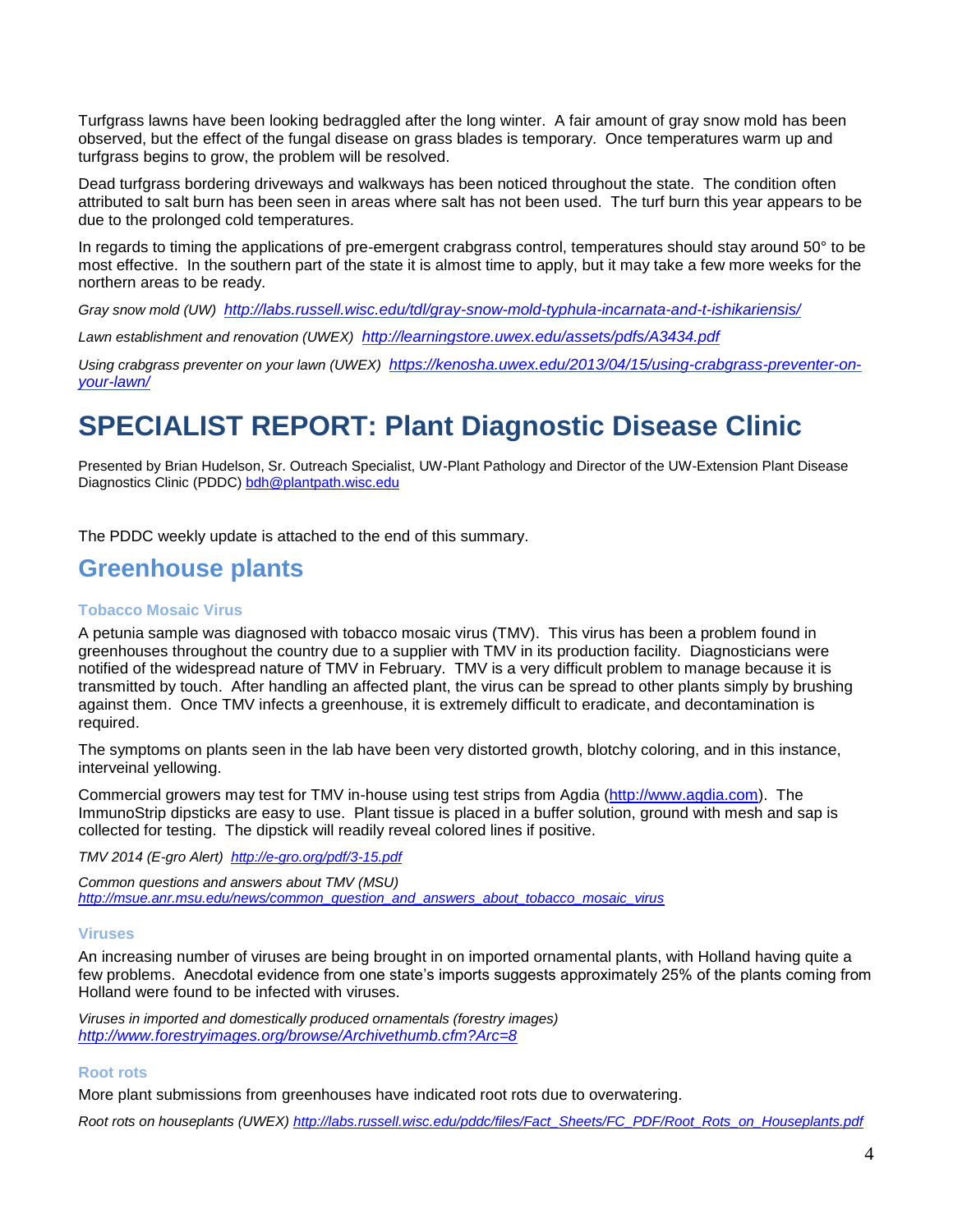#### **Edema**

Geranium, a plant commonly seen affected with edema, is being tested in the lab. The disorder is often seen in cool greenhouse production, where plants suffer an imbalance between water being taken up by the root system and being released through the leaves. The plant responds by pushing cells out of the leaf surface, which turns brown and crusty. In severe cases there will be extensive leaf browning.

*Edema on spring crops (U Mass)<https://extension.umass.edu/floriculture/fact-sheets/edema-spring-crops> Edema (UWEX) [http://labs.russell.wisc.edu/pddc/files/Fact\\_Sheets/FC\\_PDF/Edema.pdf](http://labs.russell.wisc.edu/pddc/files/Fact_Sheets/FC_PDF/Edema.pdf)*

## **Evergreens**

#### **Spruce needle drop**

Many conifer problems seen so far this year have been related to environmental stresses. One interesting example is spruce needle drop (SNEED), a disorder most often associated with stress. Although SNEED has been referred to as a "fungal disease", the organism associated with the condition has never been demonstrated to be a true pathogen; no one has been able to inoculate plants with the fungus and reproduce symptoms. It is not clear if stress is causing dieback and the fungus takes advantage of the weakened conditions, or if the fungus is a contributing factor, predisposing the plant to be more susceptible to infection. If it is a pathogen it is working as a canker organism, girdling stems, causing tip dieback and resulting in needle loss. The needle loss and dieback from SNEED may occur in random patterns and may affect any type of spruce, although blue spruce is more often affected. The fungus is fruiting and sporulating this time of year, so it is a good time for microscopic diagnosis. Higher than normal SNEED occurrences this season may be attributed to t,he drought of 2012 and late 2013 along with the harsh winter.

*New disorder of spruce in Illinois: Sudden needle drop of spruce (UI) <http://hyg.ipm.illinois.edu/article.php?id=282>*

#### **Boxwood blight**

Boxwood has undoubtedly suffered extensive winter burn this year. However, a disease affecting boxwood could possibly be misdiagnosed and attributed to winter burn if not examined. Boxwood blight is a devastating fungal disease found in the eastern U.S., but not yet Wisconsin. It presents with discreet necrotic spots on the leaves and as it progresses it will cause branch dieback. Suspicious cases will be tested by the PDDC for free. It is important to find any cases if they exist in the state. Other causes for branch dieback on boxwood are animal chewing and Verticillium wilt.

#### *Boxwood blight (ANLA)*

*<http://americanhort.theknowledgecenter.com/OnDemand/index.cfm?view=category&colid=142&cid=324>*

## **SPECIALIST REPORT: Woody Ornamentals**

Presented by Laura Jull, Assistant Professor and Extension Woody Ornamentals Specialist [lgjull@wisc.edu](mailto:lgjull@wisc.edu)

### **Winter burn on evergreens**

Environmental conditions during the winter of 2013-14 have caused an extraordinary amount of winter burn on narrow-leaved and broadleaf evergreens. Although temperatures were normal for a zone 4 to 5 Wisconsin winter, it was an exceptionally long period of cold, with much wind and sun contributing to burn.

#### **Symptoms and care**

#### *Evergreens with no latent (dormant) buds on stems*

Evergreens that have no new growth buds along the stems will not produce any new green growth on other than at the branch tips (if they are alive). Burnt needles will not recover and only growing tips may put out green growth.

Junipers, false cypress Prune out entire dead branches.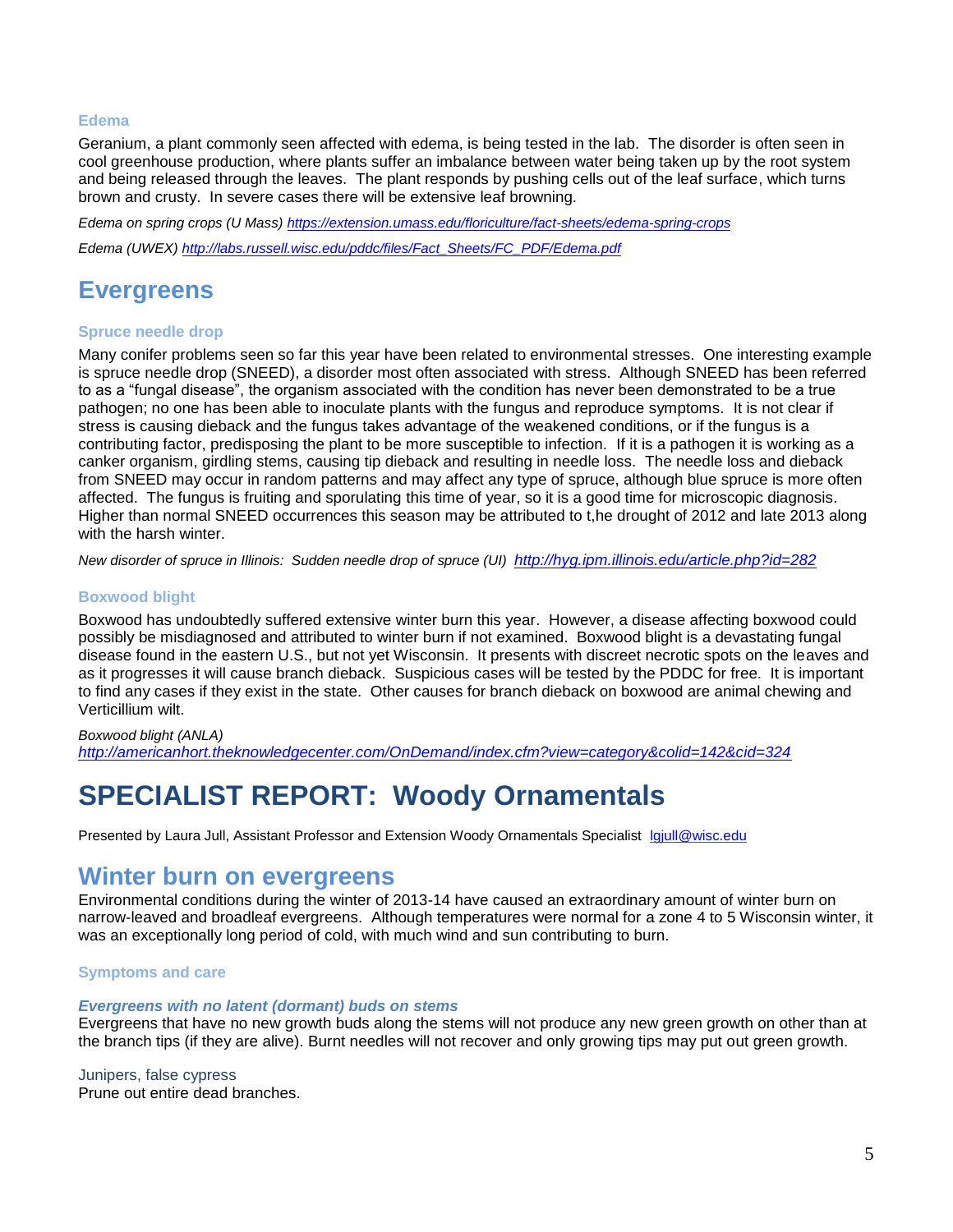#### **Spruce**

On spruce all the brown needles will fall off, with new growth only occurring from the branch tips.

Dwarf Alberta spruce, although very cold hardy, is very susceptible to winter burn. Unless kept in a protected location and kept moist, it is not uncommon for it to burn when winter conditions are right. Due to its dense habit, this plant may look quite unsightly with extensive needle death and should be considered for removal if winter burn is severe.

#### Pine, fir, Douglas fir

Pines affected by winter burn this year seem to have been damaged on only one side of the tree. The brown needles will fall off. New needles will flush out only from the candles at the tips of the branches, if the tips are alive. Pines will hold needles for a few years, depending on the species. White pines hold needles for a several years and some pine species may retain needles for up to fifteen years. Fir and Douglas fir will green up only from branch tips.

#### *Evergreens with latent buds on stems*

Although winter burned leaves will fall off, evergreens with healthy existing latent buds, the growing points along the stems, will be able to grow new leaves.

#### Arborvitae, yew, hemlock, boxwood

The brown needles will not recover and turn green but healthy, latent buds will flush new growth in spring. Wait for the new growth to see how far back along the stem it occurs. Prune out the dead material above the new growth. A scratch test of the stem may indicate if the stem is alive.

#### **Prevention**

#### *Antidessicants*

Antidessicant products need to be applied before harsh environmental conditions occur. They may wash off with rain and snow and will need to be reapplied periodically. They may clog stomates.

#### *Wraps*

Wind barriers are effective when wind is deflected away from plants. Construct frames to attach barrier fabric; do not wrap plants with fabric touching them.

#### *Irrigation*

Water evergreens well before winter sets in. Lengthy periods of frozen soil may prevent plants from taking up water.

*Winter burn on Minnesota's evergreens (UMN) [http://blog.lib.umn.edu/efans/ygnews/2014/03/winter-burn-on](http://blog.lib.umn.edu/efans/ygnews/2014/03/winter-burn-on-minnesotas-ever.html)[minnesotas-ever.html](http://blog.lib.umn.edu/efans/ygnews/2014/03/winter-burn-on-minnesotas-ever.html)*

## **SPECIAL TOPIC: New Woody Plants for 2014**

Presented by Laura Jull, Assistant Professor and Extension Woody Ornamentals Specialist [lgjull@wisc.edu](mailto:lgjull@wisc.edu)

Following are comments made to the ppt presentation and extended detailed plant list found on the WHU website for April 25, 2014<http://fyi.uwex.edu/wihortupdate/2014/04/21/april-25-2014-newexciting-woody-ornamentals/>

The photos in the ppt presentation may not be downloaded or shared.

Note: The plants described in the presentation are new introductions. They have not been fully trialed in Wisconsin, and therefore cannot be recommended to be hardy or feature the characteristics as described.

New plant introductions may come from a variety of sources, such as natural chances to very deliberate breeding programs. New plants may be discovered by an astute gardener or by specialty breeders at a large nursery. For example, a green and yellow variegated grey dogwood was discovered by local Wisconsin nursery, McKay's, is now being propagated, and will be hopefully introduced in the trade in a few years.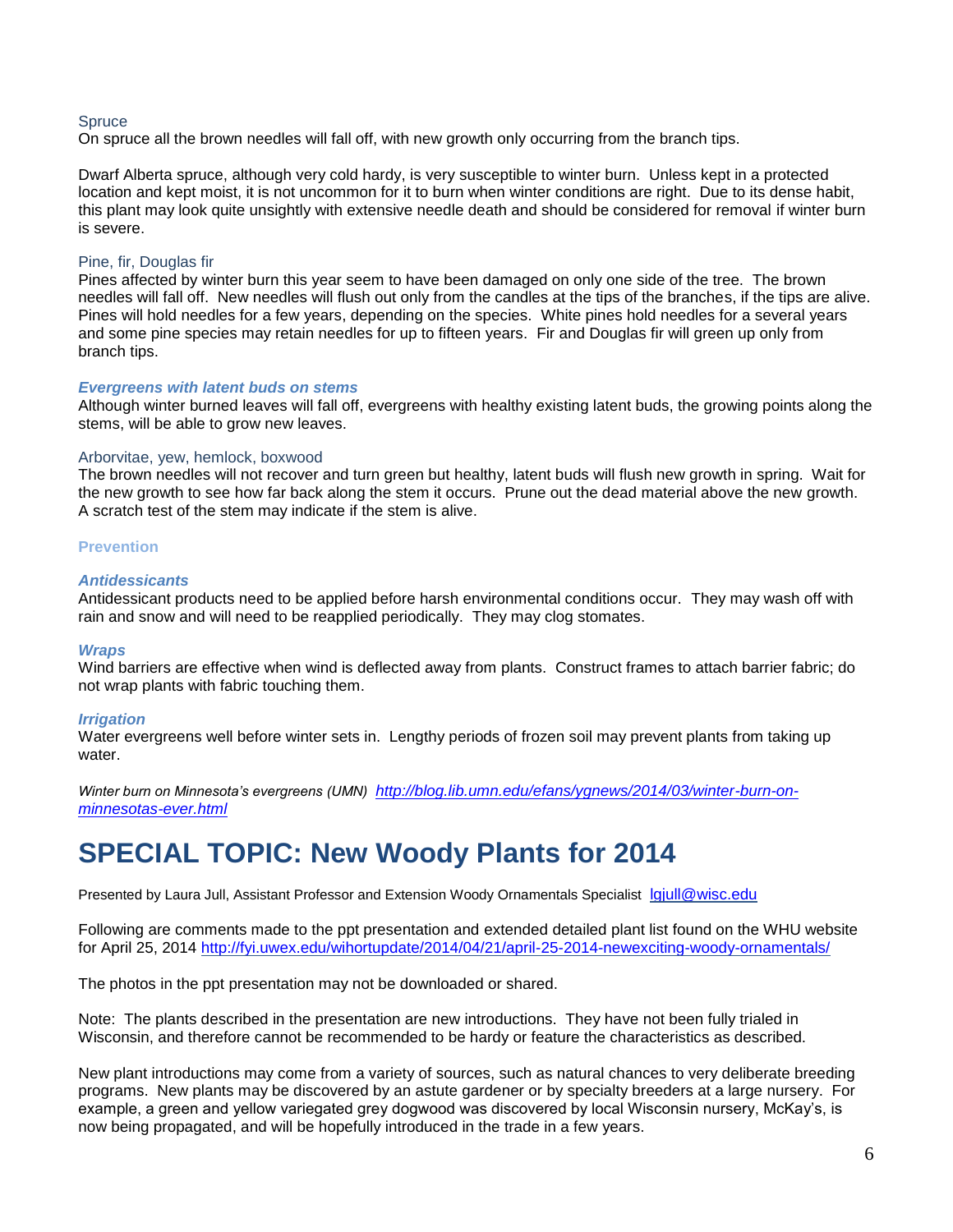The new introductions in the presentation, not tested in Wisconsin, will have to withstand harsh winter conditions to survive here. Winter hardiness is always a consideration for northern states. According to the 2012 USDA zone map, eastern Wisconsin is in zone 5b, south-central areas away from Lake Michigan are 5a, much of the remainder is in zone 4, and a section of the northwest is in zone 3.

Following are a few highlights of this year's introductions:

Trees

Arctic Jade® maple, a hybrid of Korean and Japanese maples, has the hardiness of Korean maple but the deeply dissected leaves of Japanese maple, and resembles a fullmoon maple. In Oregon the fall color is reddish orange.

North Wind® maple is another Korean-Japanese maple hybrid. Although the leaves are not as deeply dissected as Arctic Jade™, the fall color is intense. New growth is orange throughout the growing season. These hybrids are hardy to zone 4b, as is Wisconsin bred Northern Glow® maple, but the form of Arctic Jade™ and North Wind™ are better.

Pattern Perfect® tatarian maple is extremely hardy to zone 3, and very adaptable. Best used in difficult urban situations where space may be constrained, soil is poor and conditions so miserable nothing else will survive, this tree has not been tested for invasiveness. Amur maple, a subspecies of tatarian maple has been found to be quite invasive. As with other maples, this tree is susceptible to Verticillium wilt.

Parkland Pillar™ Asian white birch is extremely tight, 40' high by 6' wide. As with other white birches, it is not borer resistant.

Emerald Avenue® European hornbeam has very thick, pleated leaves, making it more heat tolerant than the native hornbeam. The fall color is yellow and the bark, as with other *Carpinus*, is smooth grey.

First Editions® 'Centennial Blush' Magnolia has very fragrant, pom-pom type pink flowers.

First Editions® Gladiator™ crabapple is purported to be disease resistant and drought tolerant, but has not been tested in Wisconsin. Crabapples generally require significant pruning during their lifetime to keep them open for good air circulation.

Parrotia were never considered particularly hardy in Wisconsin, but they have been growing well in the zone 5 areas of the state. Persian Spire™ parrotia is an exciting introduction, having purple edged leaves and red stamened flowers in spring. The fall color is a riot of bright colors. The bark is mottled and exfoliates when mature. This introduction grows very fast from cuttings.

The Silverwood™ American sycamore features very white bark for the species. It has not been trialed in Wisconsin. It is not known if it is susceptible to anthracnose here.

The Javelin™ pear was bred at NCSU. The spring growth is reddish purple, maturing to bronze-green. It is very fire blight resistant.

#### **Shrubs**

Barberries continue to be bred for various characteristics, but many of the plants in the species are very invasive. Newer barberries will usually note if they have low seed count, low viability seed, or are sterile. First Editions® Limoncello™ Japanese barberry does not indicate its fertility rate.

Butterfly bushes are considered invasive plants in much of the country, but in Wisconsin, winter hardiness is a limiting factor for survivability at all. If butterfly bush is desired in the landscape, consider planting it in a container and store it in an unheated building over winter. True Blue™ features silvery leaves and is purported to have low seed count. Lo and Behold® 'Blue Chip Jr.' and 'Pink Micro Chip' are compact, seedless butterfly bush with strong stems. Breeder Dr. Dennis Werner of NCSU is working on producing sterile ornamental plants to reduce invasive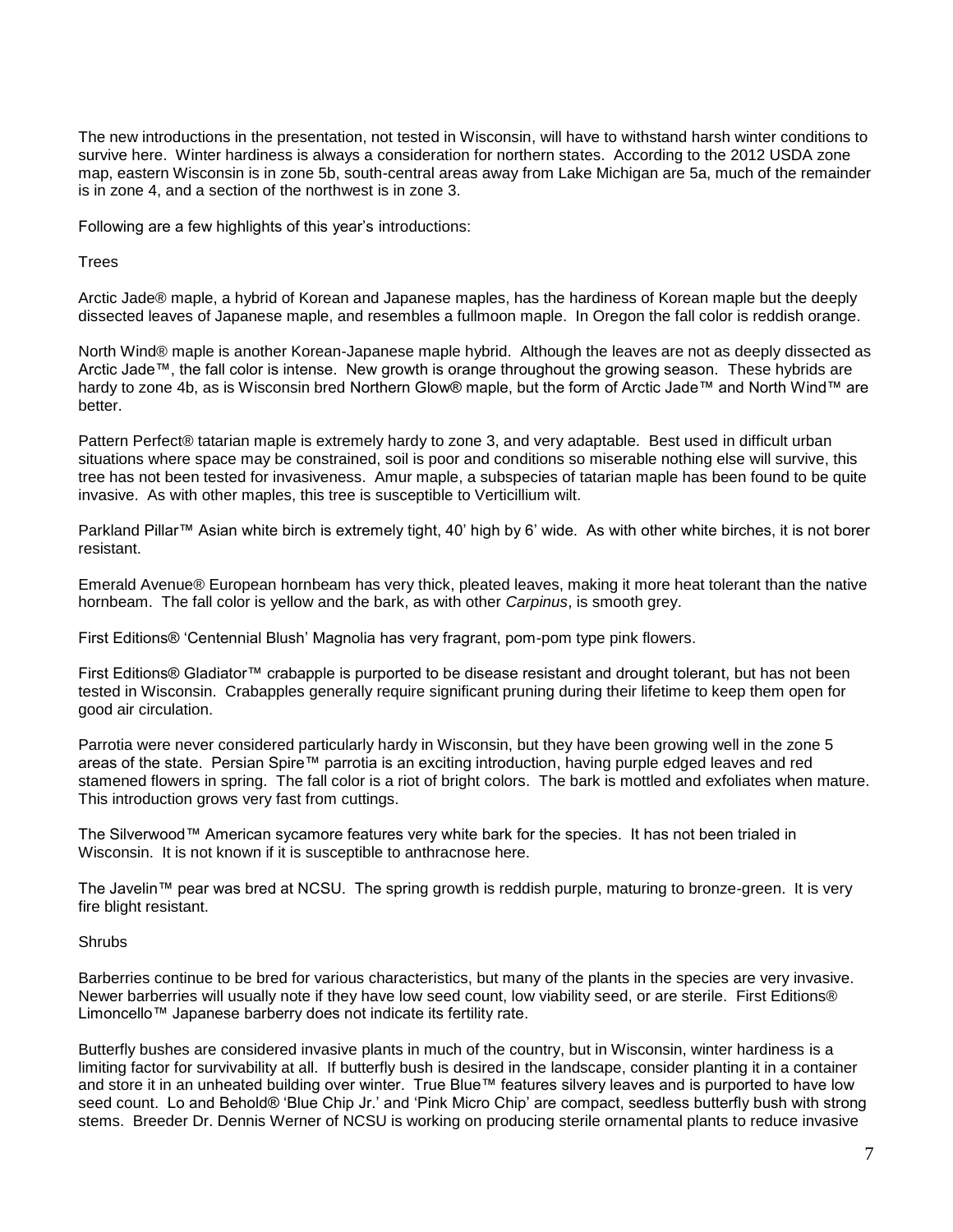#### tendencies.

Bailey Select purpleleaf American hazelnut is one of the few purple native hazelnuts; most others are of the European species. The leaves remain purple all summer. American hazelnuts are delicious edibles.

Although deutzias are marginally hardy in Wisconsin, only to 5b, Yuki Cherry Blossom™ and Nikko Blush may be worth trying for their unusual characteristics. Yuki Cherry Blossom has light pink flowers instead of the typical white, but it also has unique burgundy fall color. Nikko Blush blossoms have a pink pinstripe on the backside of the flowers.

First Editions® Lotus Moon™ pearlbush is exceptionally hardy for the species to zone 4b. It features beautiful flowers over the entire stem, not just at the tips.

Many new rose-of-Sharon are being released, but they are all Japanese beetle magnets. If the beetle is not a problem in your area, Blueberry Smoothie™, Strawberry Smoothie™, Peppermint Smoothie™ and Raspberry Smoothie™ are worth trialing for their lovely colors. Names have become a very important marketing feature for new plants.

Lil' Annie™ is a cultivar of our native hydrangea and should be hardy to much of the state. This plant features more flowers on stronger stems that the species. Lime Rickey™ has blooms staying green longer than the species and eventually turns white, then brown as the season progresses.

Bigleaf hydrangeas have not been very successful in Wisconsin, but new varieties are being released every year. At McKay Nursery in Madison, there is hope for a reliable bloomer on new wood, featuring bright fuschia flowers; it may be released in a few years. The H. macrophylla types introduced this year have not been trialed in Wisconsin. Endless Summer® Bloomstruck™, bred by Michael Dirr, is exciting because it is supposed to be heat tolerant, disease resistant, have bright red stems and unusual burgundy fall color.

Panicled hydrangeas are generally hardy to zone 4a, but the species are large plants. New selection Magical® Candle is approximately 5' by 5', and First Editions® Strawberry Sundae®, a sport of popular Vanilla Strawberry™, is 4-5' by 3-4'.

## **ANNOUNCEMENTS**

## **Responding to Horticultural Inquiries**

The 2014 Responding to Horticulture Inquiries will feature update sessions, an "Answering Horticultural Inquiries in

County Offices" session and more. These will be open to UW-Extension agents, educators, office staff and plant health advisors. RSVP Brian Hudelson. [http://fyi.uwex.edu/wihortupdate/2014/04/19/responding-to-horticulture](http://fyi.uwex.edu/wihortupdate/2014/04/19/responding-to-horticulture-inquiries-2014/)[inquiries-2014/](http://fyi.uwex.edu/wihortupdate/2014/04/19/responding-to-horticulture-inquiries-2014/)

The program will be offered the following locations:

- **Dane Co. Olbrich Botanical Gardens**  May 1, 2014, 8:30 AM 4:30 PM
- **Brown Co., Brown Co. Extension Office, Green Bay** May 22, 2014, 8:45 AM 4:55 PM
- **Eau Claire Co., Expo Center** May 28, 2014, 8:45 AM 4:45 PM

### **Master Composting Instructors Workshop**

May 3 in Superior, WI. Contact Jane Anklam for further information [http://douglas.uwex.edu/2014/04/09/master](http://douglas.uwex.edu/2014/04/09/master-composting-instructor-workshop-2014/)[composting-instructor-workshop-2014/](http://douglas.uwex.edu/2014/04/09/master-composting-instructor-workshop-2014/)

## **Commercial Food Service Waste Recovery Roundtable**

May 2. Contact Jane Anklam (see above) for more information.